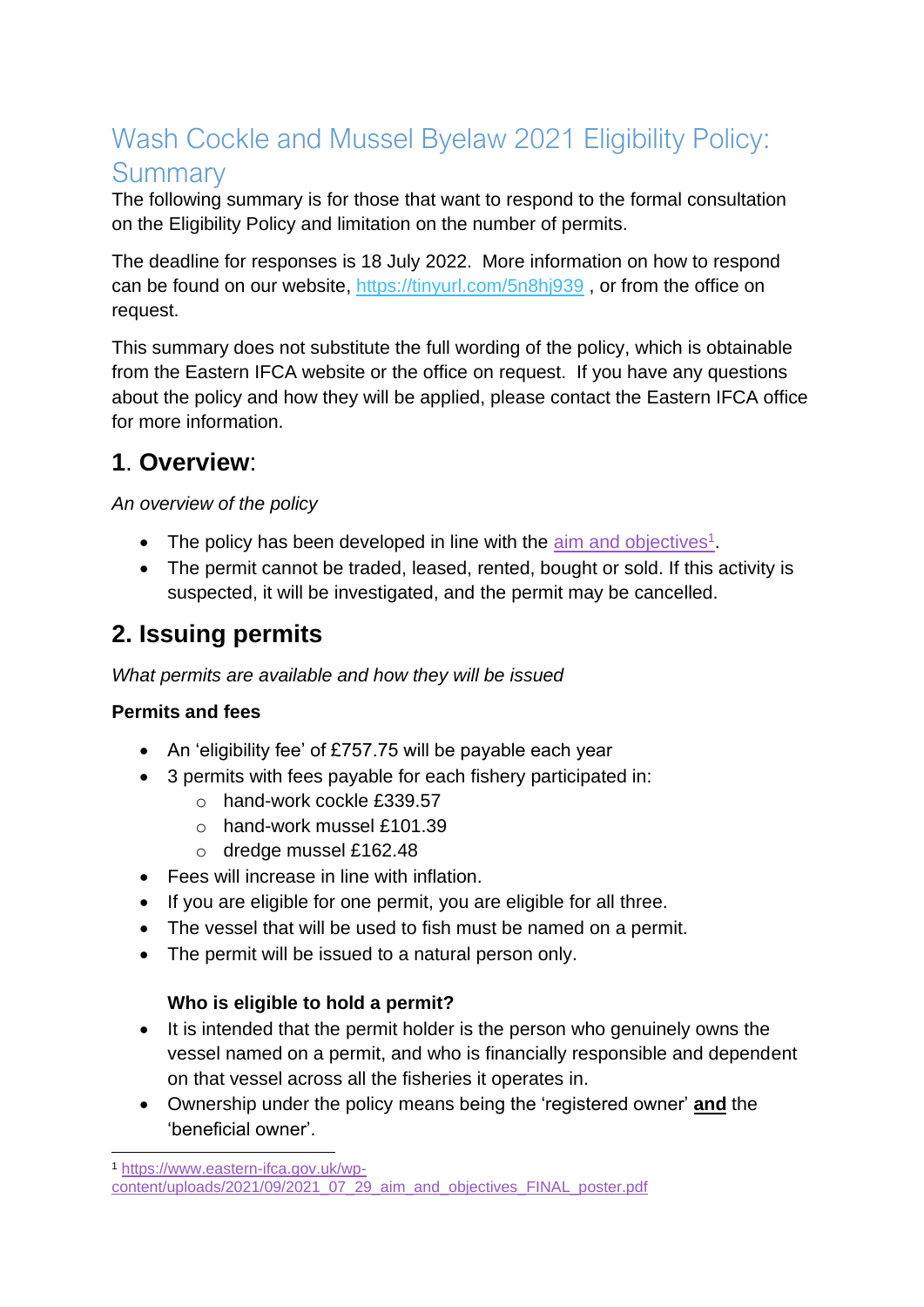- o The registered owner means the person who holds the most shares of the vessel named on the permit;
- o The beneficial owner means the person financially responsible for the vessel and dependent upon the income from the first sale of catch across all fisheries in which the vessel participates
- The policy caters for business models where the registered and / or beneficial owner of a vessel is in the name of a business, but a business cannot hold a permit. You must demonstrate that you are the registered and beneficial owner of a vessel via the company to be the permit holder.
- You must demonstrate ownership to the Authority, and can do so using documents including but not limited to, MCA records, sales notes, insurance, licence transcripts, etc.
- You must be certified by the Eastern IFCA Wash Training Course (this will be a short, free session, organised by Eastern IFCA to inform about the environmental aspects of The Wash).
- Your permit may be cancelled if your eligibility changes unless there are exceptional circumstances (below).

# **3. Limit on the number of permits**

*What the limit to the number of permits will be.*

- There will be a maximum of 61 permits issued from each type of permit.
- The Authority may consider a small increase in the limit as part of the transition into the new system, **but** this will include a consultation with the industry and consideration of impacts before a decision is made.
- The number of cockle permits will not change every year but may change following a review if required.

## .**4. Transition**

*How current WFO licences will transition to permits under the byelaw.*

- Each WFO licence will be considered for issue as a permit and this will be done in two phases.
- To be considered for the issue of a permit you must apply in relation to each WFO licence that you hold.
- You can apply if you are not an existing licence holder and your application will be considered for any permits remaining available after phase 1 as part of phase 2.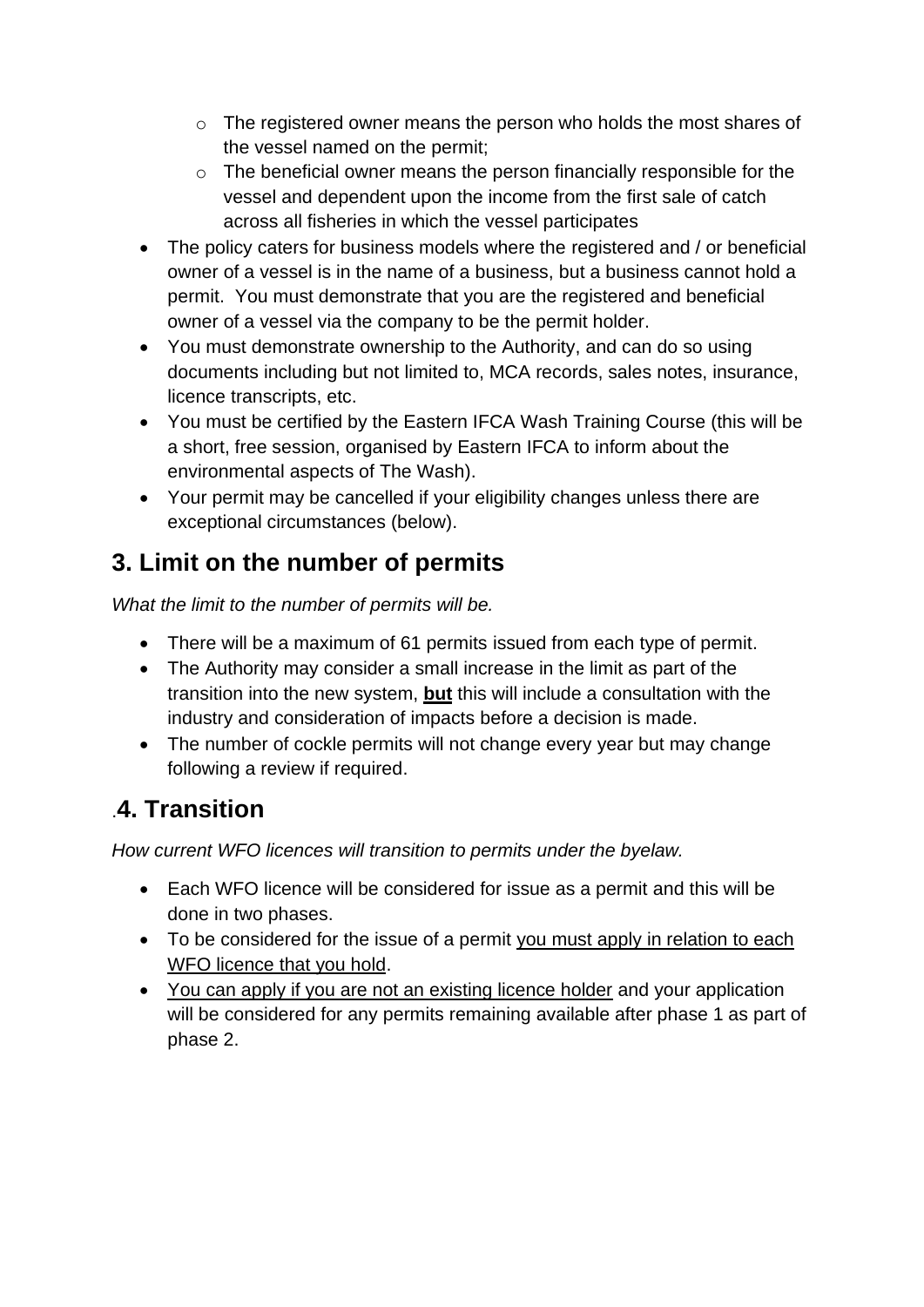#### **Phase 1**

- You will be eligible for a permit if you apply and you are:
	- $\checkmark$  the current WFO licence holder; and
	- ✓ you are the registered **and** beneficial owner of the vessel named on the permit; and
	- $\checkmark$  the vessel has been actively used to fish either:
		- within the WFO fisheries for at least 16 days per year for at least two separate years between 1 Jan 2015 and 1 Jan 2022; *or*
		- Within Wash and North Norfolk Coast fisheries for at least 30 days per year for at least three years between 1 Jan 2010 and 1 Jan 2022.

You must meet all of the criteria listed above in order to be successful in Phase 1.

If you apply but do not meet the criteria in phase 1 listed above, you will not be issued a permit in this phase. Your application will go to phase 2.

#### **Phase 2**

- Permits will be issued according to a points system. A minimum of two points are required to be eligible for a permit under phase 2.
- The points system prioritises active fishermen with good compliance who do not already hold or are eligible to hold any WFO Licences or permits.
- Each application is separate and relates to holding one of each type of permit
- The applicant with the most points will be eligible for the available permit(s).
- Where there are more high scoring applicants than there are available permits, the Authority will decide who to issue a permit to and will generally prioritise those with less access to the fishery.
- You can view the full points system in the complete policy.
- If your application is successful, you will be notified by Eastern IFCA. If you do not already have a vessel, you will then have 12 months (unless in exceptional circumstances) to become eligible to hold a permit under section 2. This is to help if you need assurance that you will get a permit before investing in a vessel.

# **5. Maintaining eligibility**

#### *How permit holders will remain eligible for a permit every year*

Once you have been issued a permit you will be eligible for one every year if you:

- Meet the activity requirement which is either:
	- o 5 Wash based cockle or mussel fishing trips using the permit over 24 months; or
	- $\circ$  30 fishing trips using the vessel named on the permit within the Wash and North Norfolk Coast SAC over a period of 12 months.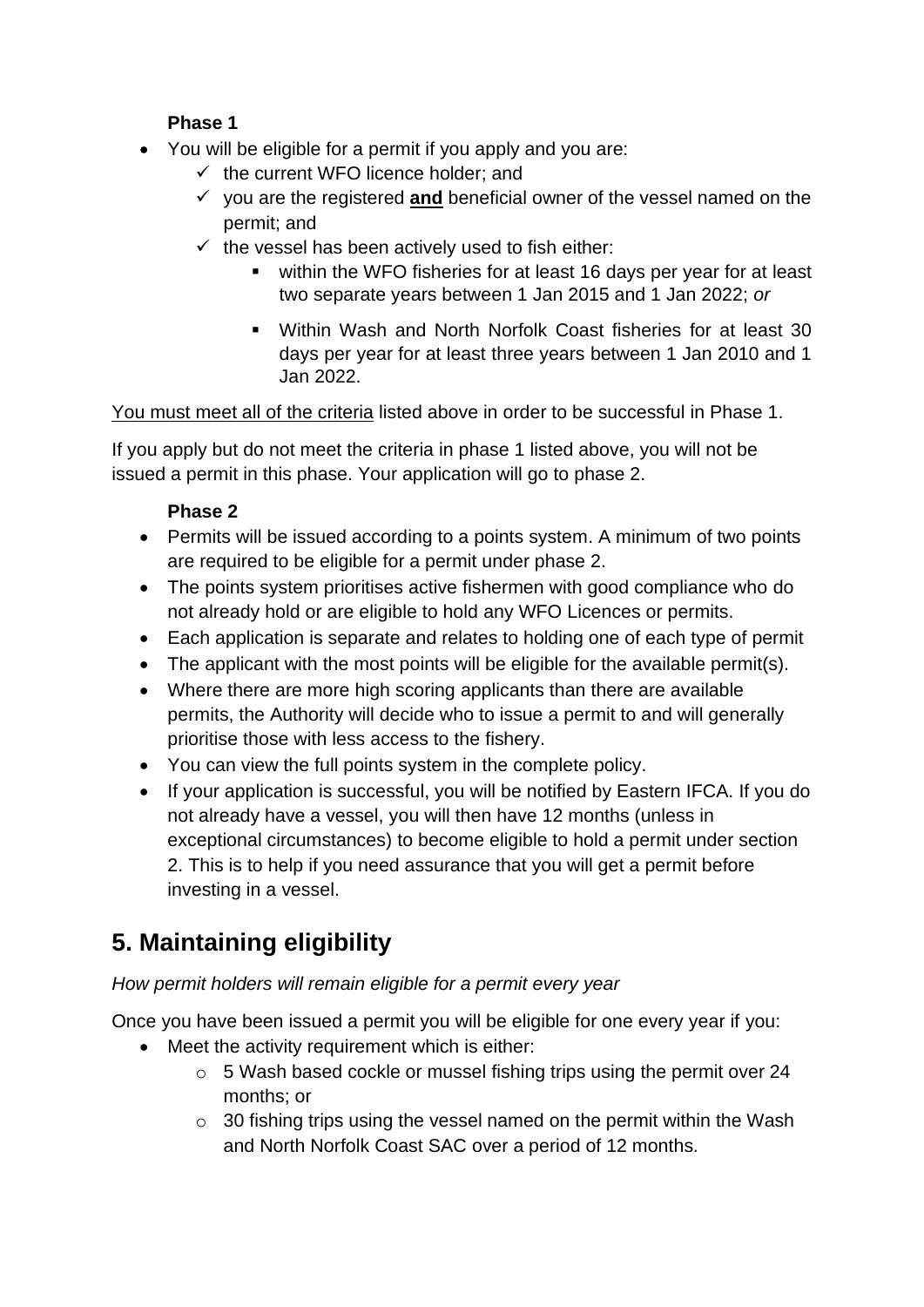- You continue to pay the annual eligibility fee (which must be paid every year by 31<sup>st</sup> March)
- There have been no changes to the ownership of the vessel named on the permit

Exceptional circumstances will be considered if you are unable to meet this eligibility.

### **6. New Permits**

#### *How new permits will be issued if/when they become available in the future*

- You must register as an applicant with Eastern IFCA to be considered for a new permit when one becomes available.
- New permits will be allocated in accordance with a points system. A minimum of 2 points are needed to be considered for a permit.
- If you already hold 8 permits, or have ownership or a financial interest in a vessels named on 8 permits you will not be eligible to apply for any further permits.
- If there are more applicants with the most points than permits available, the Authority will make a decision on who to issue the permit to. Applicants with the least existing level of access will be prioritised.
- If you are successful in your application, you will be notified by the Authority. You must then meet the requirements to be eligible to hold a permit (section 2 above) within 24 months of application. This is to enable time to become the owner of a vessel after confirmation of a permit. Exceptional circumstances will be considered.

## **7. Permit succession**

*How you can apply for a person associated with your business to be eligible for a permit if/when you retire etc. for the continuation of a business?*

- You can apply to Eastern IFCA to have a person in your family or business to receive a permit in place of yours.
- You can name the person you want to succeed you and we will keep a record of this.
- To be eligible for permit succession, you must:
	- o not be under investigation for a relevant offence;
	- o surrender your eligibility to further permits.
- The person you want to succeed you must;
	- o be a relative, for the purpose of continuing a family business; or
	- o have been your nominated deputy for at least three years.
- If the application is successful, they will be notified and must meet the requirements of section 2 (i.e. be the registered and beneficial owner of the vessel named on the permit), within 24 months of being notified.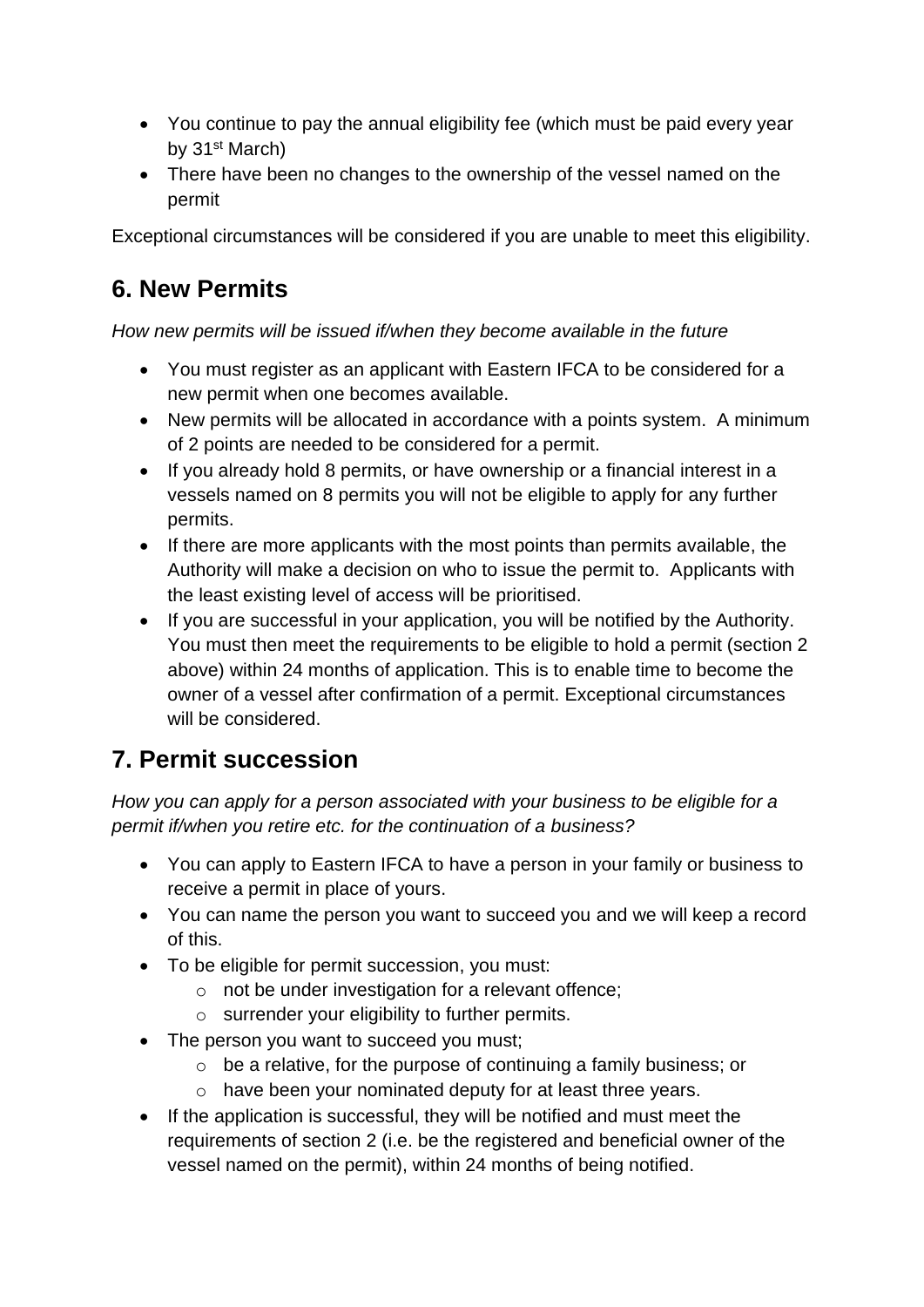- In exceptional circumstances (for example the death of a permit holder), where the permit holder can no longer hold the permit, the Authority will endeavour to issue a temporary permit to ensure that a business can continue, to provide time for the persons associated to address the matter.
- A temporary permit does not make the holder of such automatically eligible for future permits.

### **8. Change of vessel and ownership**

*How the vessel on the permit can be changed*

- You can apply to change the vessel named on your permit.
- The new vessel must meet the requirements of the byelaw and permit conditions.
- You must remain the registered and beneficial owner of the vessel, as described in section 2.
- The permit associated with the old vessel will be cancelled when the change is made.

## **9. Nominated deputies**

*How and who you can nominate to skipper a vessel*

- You can nominate up to two people other than the permit holder to skipper a vessel under a permit.
- Only persons named on the permit will be eligible to fish under the authority of that permit.
- A person is eligible to act as skipper if:
	- $\checkmark$  They have attended the Eastern IFCA Wash Training Course
	- $\checkmark$  They have fished within The Wash on at least 16 separate occasions within a year and within three separate years
	- $\checkmark$  They are qualified under the Merchant Shipping Act 1995, and regulations of said act, to act as skipper.

### **10. Business continuity and exceptional circumstances**

*What will happen to the permit in the event of exceptional circumstances*

• The Authority will consider exceptional circumstances including and not limited to death, medical conditions, total loss of vessel, reasonable need for repair, insolvency, and bankruptcy, in decisions to issue a permit where there is a risk to business continuity.